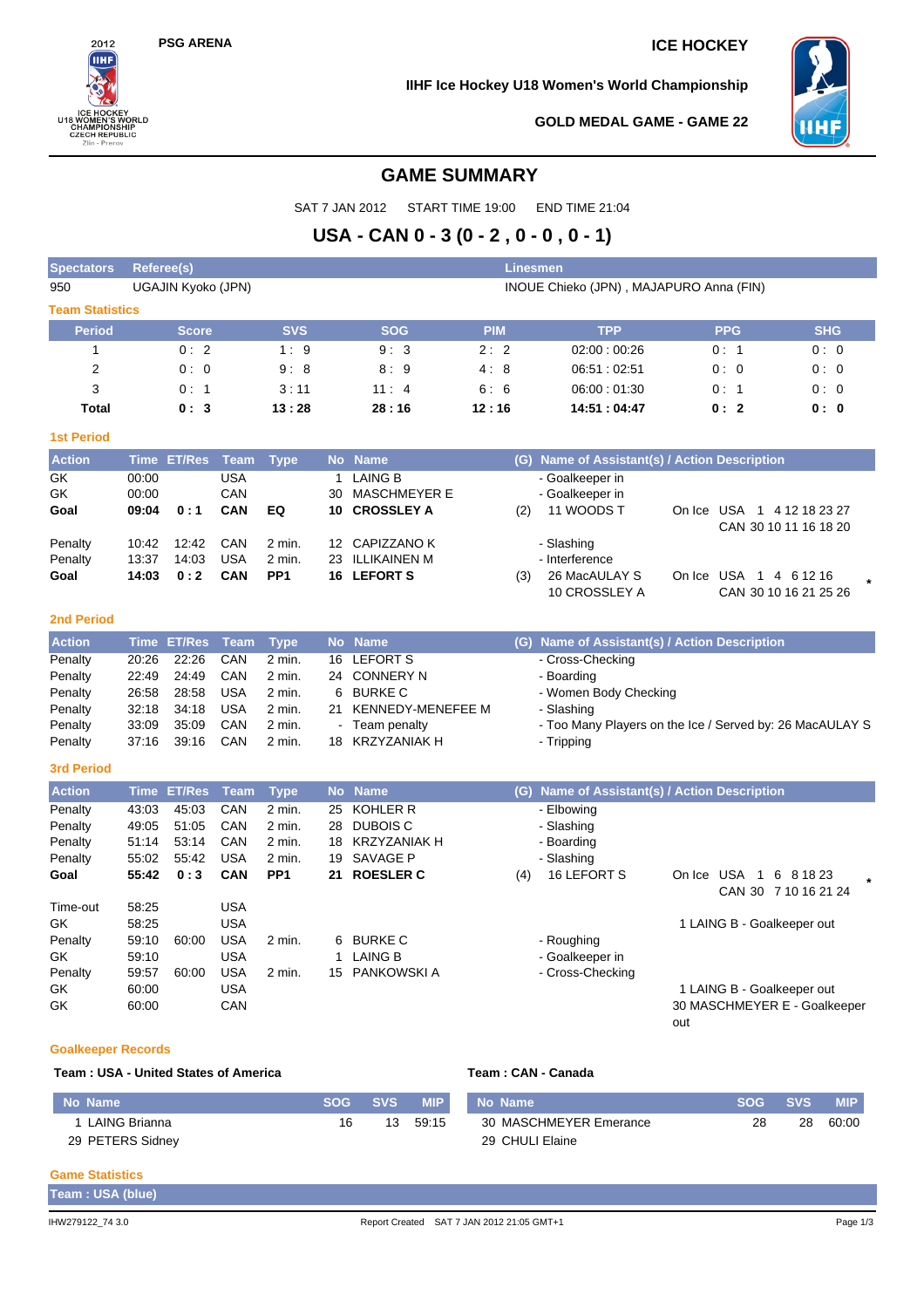



### **IIHF Ice Hockey U18 Women's World Championship**



### **GOLD MEDAL GAME - GAME 22**

|                    | Head Coach: LINSTAD Heather     |   |          |          |                |                |                |          |       | <b>Shots on Goal</b> |                |                |           |           |             |
|--------------------|---------------------------------|---|----------|----------|----------------|----------------|----------------|----------|-------|----------------------|----------------|----------------|-----------|-----------|-------------|
| <b>No Pos</b>      | <b>Name</b>                     | G | A        | P        | <b>PIM</b>     | $FO+$          | FO-            | $FO+/-$  | FO%   |                      | $\overline{2}$ | 3              | <b>OT</b> | <b>TS</b> | $+/-$       |
| 5 F                | CARPENTER Alex +C               | 0 | 0        | $\Omega$ | 0              | 16             | 10             | 6        | 61.54 | 2                    | 1              | 1              |           | 4         | $\mathbf 0$ |
| 6 D                | <b>BURKE Courtney</b>           | 0 | 0        | $\Omega$ | 4              | 0              | 0              | 0        | 0.00  | 2                    |                | 0              |           | 3         | $\mathbf 0$ |
| D<br>8             | LASHOMB Samantha                | 0 | 0        | 0        | 0              | 0              | 0              | 0        | 0.00  | 0                    | 0              |                |           |           | $\mathbf 0$ |
| F<br>15            | PANKOWSKI Anne                  | 0 | 0        | 0        | $\overline{2}$ | 0              | 0              | $\Omega$ | 0.00  | 1                    | 0              | 4              |           | 5         | $\mathbf 0$ |
| 21 F               | <b>KENNEDY-MENEFEE Maryanne</b> | 0 | 0        | $\Omega$ | $\overline{2}$ | $\mathbf 0$    | $\Omega$       | $\Omega$ | 0.00  | $\mathbf 0$          | 1              | $\mathbf 0$    |           | 1         | 0           |
| 4 D                | <b>STECKLEIN Lee</b>            | 0 | 0        | 0        | 0              | 0              | 0              | 0        | 0.00  | 0                    | 0              | 0              |           | 0         | -1          |
| 16 F               | SKARUPA Haley (BP)              | 0 | 0        | 0        | 0              | 0              | 1              | $-1$     | 0.00  | 2                    | 3              | $\overline{2}$ |           | 7         | 0           |
| D<br>17            | <b>HAMPTON Jordan</b>           | 0 | 0        | 0        | 0              | 0              | 0              | 0        | 0.00  | 0                    | 0              | 0              |           | 0         | $\mathbf 0$ |
| F<br>19            | SAVAGE Paige                    | 0 | 0        | $\Omega$ | $\overline{2}$ | $\mathbf 0$    | 1              | $-1$     | 0.00  | 0                    | 0              | $\Omega$       |           | 0         | $\pmb{0}$   |
| 24 F               | <b>TRIVIGNO Dana</b>            | 0 | 0        | $\Omega$ | $\Omega$       | 3              | $\overline{7}$ | $-4$     | 30.00 | 0                    | $\Omega$       |                |           | 1         | $\mathbf 0$ |
| 7 D                | <b>MASTEL Briana</b>            | 0 | 0        | 0        | 0              | 0              | 0              | 0        | 0.00  | 0                    | 0              | 0              |           | 0         | 0           |
| 12 F               | <b>SCHIPPER Kate</b>            | 0 | 0        | 0        | 0              | 0              | 0              | 0        | 0.00  | 0                    | 1              | $\Omega$       |           |           | $-1$        |
| 18<br>F            | <b>CAMERANESI Dani</b>          | 0 | 0        | 0        | 0              | 5              | $\overline{2}$ | 3        | 71.43 | 2                    |                |                |           | 4         | $-1$        |
| $\mathsf{F}$<br>25 | <b>DANIELS Sydney</b>           | 0 | 0        | $\Omega$ | $\Omega$       | 0              | 0              | $\Omega$ | 0.00  | 0                    | 0              | $\Omega$       |           | 0         | $\mathbf 0$ |
| 27 D               | <b>JOHNSON Kaliya</b>           | 0 | $\Omega$ | $\Omega$ | $\Omega$       | $\mathbf 0$    | $\Omega$       | $\Omega$ | 0.00  | 0                    | 0              | $\Omega$       |           | 0         | $-1$        |
| 3 D                | <b>RACHLIN Natasha</b>          | 0 | 0        | 0        | 0              | 0              | 0              | 0        | 0.00  | 0                    | 0              | 0              |           | 0         | 0           |
| 10 F               | <b>CROSSMAN Demi</b>            | 0 | 0        | 0        | 0              | 0              | 0              | $\Omega$ | 0.00  | 0                    | 0              | $\Omega$       |           | 0         | 0           |
| F<br>11            | <b>FLUG Kate</b>                | 0 | $\Omega$ | 0        | $\Omega$       | 0              | 0              | 0        | 0.00  | 0                    | 0              | $\Omega$       |           | 0         | 0           |
| F<br>14            | D OENCH Mive                    | 0 | 0        | 0        | $\mathbf 0$    | 0              | 0              | 0        | 0.00  | 0                    | 0              | $\Omega$       |           | 0         | 0           |
| 23 F               | <b>ILLIKAINEN Molly</b>         | 0 | 0        | $\Omega$ | $\overline{2}$ | $\overline{7}$ | 8              | $-1$     | 46.67 | 0                    | 0              |                |           | 1         | $-1$        |
| GK<br>1            | <b>LAING Brianna</b>            | 0 | 0        | 0        | 0              |                |                |          |       | 0                    | 0              | 0              |           | 0         |             |
| GK<br>29           | <b>PETERS Sidney</b>            | 0 | 0        | 0        | 0              |                |                |          |       | 0                    | 0              | $\mathbf 0$    |           | 0         |             |
| <b>Total</b>       |                                 | 0 | 0        | 0        | 12             | 31             | 29             | 2        | 51.67 | 9                    | 8              | 11             |           | 28        |             |

### **Team : CAN (white) Head Coach :** ALAIN Pierre **Shots on Goal No Pos Name G A P PIM FO+ FO- FO+/- FO% 1 2 3 OT TS +/-** 13 D AMBROSE Erin +C 0 0 0 0 0 0 0 0 0 0.00 0 1 0 1 0<br>16 F LEFORT Sarah 1 1 2 2 0 0 0 0.00 1 1 0 2 +1 16 F LEFORT Sarah 1 1 2 2 0 0 0 0.00 1 1 0 2 +1 20 F MERCER Cayley 0 0 0 0 7 10 -3 41.18 0 0 0 0 +1 21 D ROESLER Cydney +A 1 0 1 0 0 0 0 0.00 0 2 1<br>25 F KOHLER Rebecca 1 0 0 0 2 0 0 0 0.00 0 0 1 25 F KOHLER Rebecca 0 0 0 2 0 0 0 0.00 0 0 1 1 0 7 F STACEY Laura 0 0 0 0 0 0 0 0.00 0 1 0 1 0 10 D CROSSLEY Alexis 1 1 2 0 0 0 0 0.00 1 2 0 3 +1 15 F DUFAULT Meghan +A 0 0 0 0 5 5 0 50.00 1 0 0 1 0 18 D KRZYZANIAK Halli 0 0 0 4 0 0 0 0.00 0 0 0 0 +1 24 F CONNERY Nicole 0 0 0 0 2 4 1 3 80.00 0 0 0 0 0 0 2 D RICHARDSON Morgan 0 0 0 0 0 0 0 0.00 0 1 0 1 0 3 F CLARK Emily 0 0 0 0 2 -2 0.00 0 0 0 0 0 11 F WOODS Taylor 0 1 1 0 0 0 0 0.00 0 0 0 0 +1 19 F SOWCHUK Erika 0 0 0 0 8 8 0 50.00 0 0 0 0 0 23 D FRAZER Abbey 0 0 0 0 0 0 0 0.00 0 0 0 0 0 5 F BRYKALIUK Ashleigh 0 0 0 0 0 0 0 0.00 0 0 0 0 0 12 F CAPIZZANO Kristyn 0 0 0 2 0 0 0 0.00 0 0 0 0 0 **KRAUSE Jordan** 26 F MacAULAY Shannon 0 1 1 0 5 5 0 50.00 0 1 1 2 0 28 F DUBOIS Catherine 0 0 0 0 0 2 0 0 0 0.00 0 0 0 1 1 0 29 GK CHULI Elaine 0 0 0 0 0 0 0 0 30 GK MASCHMEYER Emerance  $\begin{array}{cccccccc}\n0 & 0 & 0 & 0 \\
0 & 0 & 0 & 0\n\end{array}$ **Total 3 4 7 14 29 31 -2 48.33 3 9 4 16**